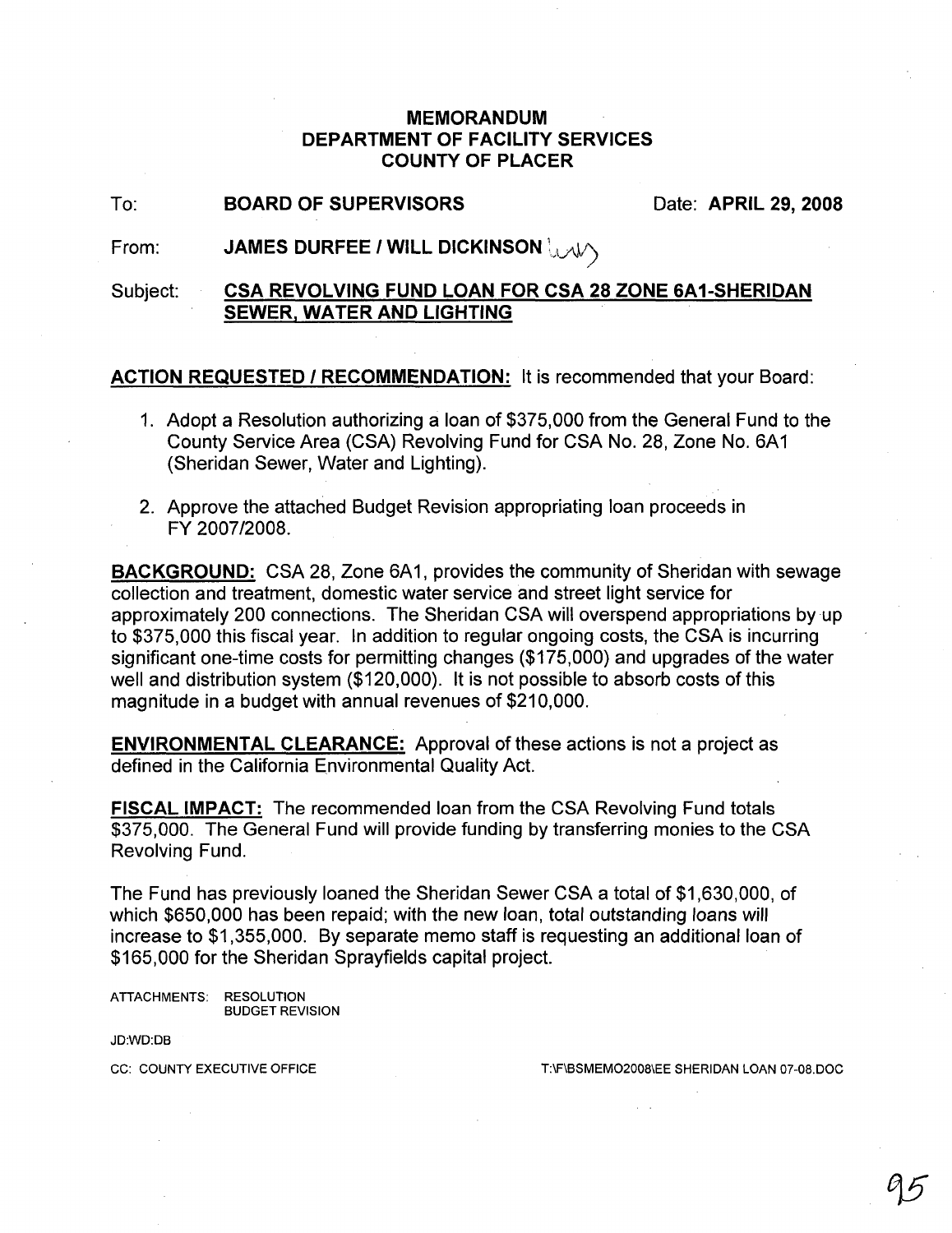## **BEFORE THE BOARD OF SUPERVISORS COUNTY OF PLACER, STATE OF CALIFORNIA**

## **In the matter of: A RESOLUTION AUTHORIZING Reso. No.** \_ **A LOAN FROM THE GENERAL FUND TO THE eSA REVOLVING FUND FOR eSA NO. 28, ZONE OF BENEFIT NO. 6A1 (SHERIDAN SEWER, WATER AND LIGHTING)**

The following Resolution was duly passed by the Board of Supervisors of the County of

Placer at a regular meeting held , 2008 by the following vote on roll call:

Ayes:

Noes:

Absent:

Signed and approved by me after its passage.

Attest:

Chairman, Board of Supervisors

Clerk of said Board

**WHEREAS,** CSA No. 28, Zone of Benefit No. 6A1 (Sheridan Sewer, Water and Lighting) provides service to customers in a portion of unincorporated Placer County, and

**WHEREAS,** new State and Federal water quality requirements have resulted in extraordinary expenses related to compliance projects in this CSA zone, and

**WHEREAS,** funding is not available within the bUdget of said GSA zone to comply with these new requirements, and

**WHEREAS,** this GSA zone requires loans to continue providing valuable public services, and

**WHEREAS,** the GSA Revolving Loan Fund exists to provide loans to CSA zones of benefit with funding problems, and

**WHEREAS,** in accordance with Government Code section 25210.9c(a), the Board of Supervisors has established the method and terms whereby the CSA Revolving Loan Fund is to be reimbursed for loans made by it on behalf of CSA No. 28, Zone No. 6A1.

**NOW, THEREFORE, BE IT RESOLVED:** The Board of Supervisors of Placer County does hereby authorize a loan from the General Fund to the GSA Revolving Fund in the amount of \$375,000 for GSA No. 28, Zone of Benefit No. 6A1 for FY 2007/2008.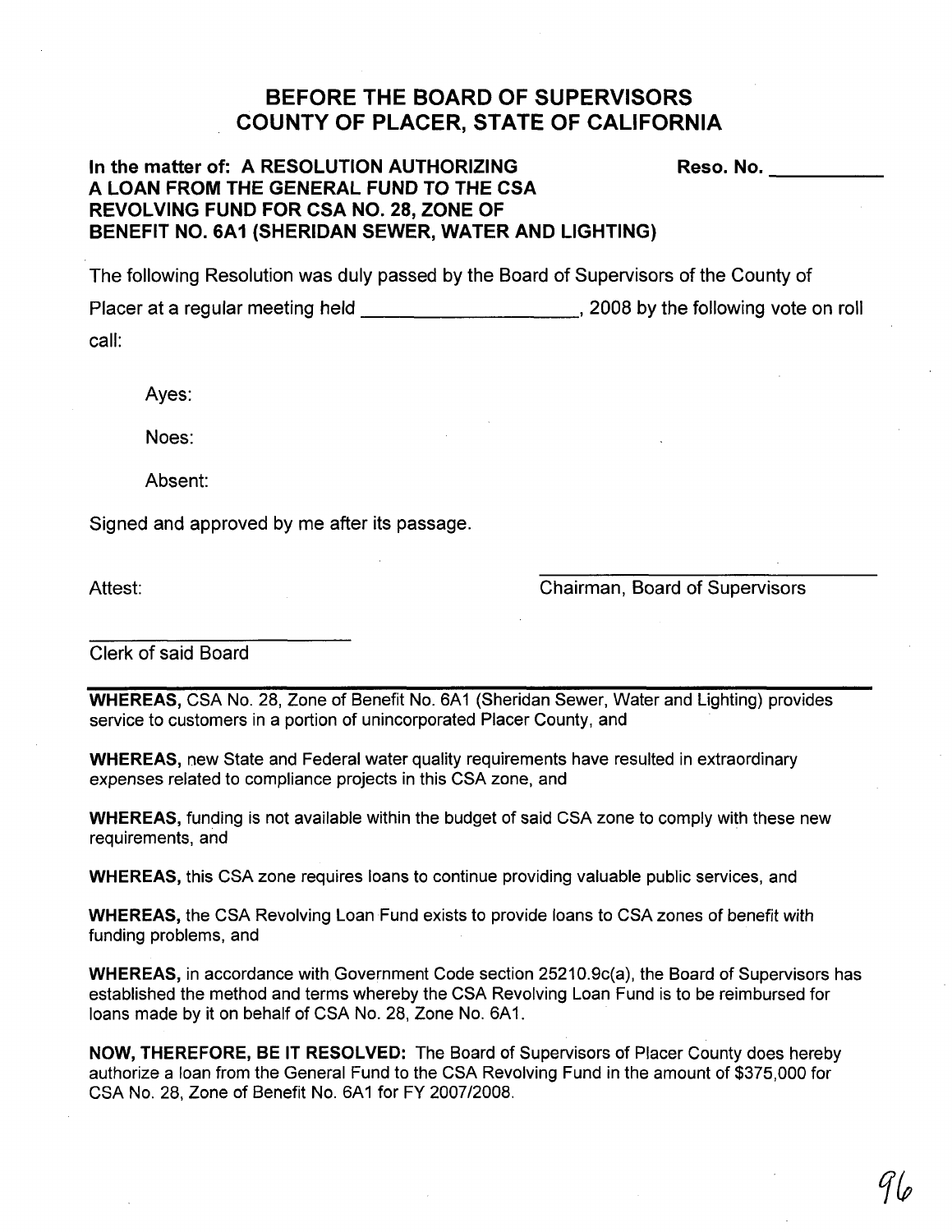| <b>POST DATE:</b> |                    |                                       |      |             |                             |     |                                      |       | Cash Transfer Required<br>X |                                                                                                                            |             |                                 |  |                         |                  |                   |                             | Auditor-Controller |               |                                           |               |  |
|-------------------|--------------------|---------------------------------------|------|-------------|-----------------------------|-----|--------------------------------------|-------|-----------------------------|----------------------------------------------------------------------------------------------------------------------------|-------------|---------------------------------|--|-------------------------|------------------|-------------------|-----------------------------|--------------------|---------------|-------------------------------------------|---------------|--|
| DEPT<br>NO.       | DOC<br><b>TYPE</b> | TOTAL LINES<br><b>Total \$ Amount</b> |      |             |                             |     | <b>Reserve Cancellation Required</b> |       |                             |                                                                                                                            |             |                                 |  | <b>County Executive</b> |                  |                   |                             |                    |               |                                           |               |  |
|                   | 12 BR              | 375,000.00                            |      |             |                             |     | $3\overline{3}$                      |       |                             | <b>Establish Reserve Required</b>                                                                                          |             |                                 |  |                         |                  |                   | <b>Board of Supervisors</b> |                    |               |                                           |               |  |
|                   |                    | <b>ESTIMATED REVENUE ADJUSTMENT</b>   |      |             |                             |     |                                      |       |                             |                                                                                                                            |             | <b>APPROPRIATION ADJUSTMENT</b> |  |                         |                  |                   |                             |                    |               |                                           |               |  |
| DEPT<br>NO.       | 1/C                | Rev                                   | Fund | Sub<br>Fund | <b>OCA</b>                  | PCA | OBJ 3                                | PROJ. | <b>PROJ. DTL</b>            | <b>AMOUNT</b>                                                                                                              | DEPT<br>NO. | T/C                             |  | Rev   Fund              | Sub<br>Fund      | <b>OCA</b>        | <b>PCA</b>                  | OBJ 3              | PROJ.         | <b>PROJ. DTL</b>                          | <b>AMOUNT</b> |  |
|                   |                    |                                       |      |             |                             |     |                                      |       |                             |                                                                                                                            | $12 \mid$   | $\vert$ 014 $\vert$             |  | 502                     | $\boldsymbol{6}$ | 996806 96806 2840 |                             |                    |               |                                           | 175,000.00    |  |
|                   |                    |                                       |      |             |                             |     |                                      |       |                             |                                                                                                                            | 12          | 014                             |  | 502                     | $\boldsymbol{6}$ | 996806 96806 2555 |                             |                    |               |                                           | 120,000.00    |  |
|                   |                    |                                       |      |             |                             |     |                                      |       |                             |                                                                                                                            | 12          | 014                             |  | 502                     | -6               | 996806 96806 2970 |                             |                    |               |                                           | 80,000.00     |  |
|                   |                    |                                       |      |             |                             |     |                                      |       |                             |                                                                                                                            |             |                                 |  |                         |                  |                   |                             |                    |               |                                           |               |  |
|                   |                    |                                       |      |             |                             |     |                                      |       |                             |                                                                                                                            |             |                                 |  |                         |                  |                   |                             |                    |               |                                           |               |  |
|                   |                    |                                       |      |             |                             |     |                                      |       |                             |                                                                                                                            |             |                                 |  |                         |                  |                   |                             |                    |               |                                           |               |  |
|                   |                    |                                       |      |             |                             |     |                                      |       |                             |                                                                                                                            |             |                                 |  |                         |                  |                   |                             |                    |               |                                           |               |  |
|                   |                    |                                       |      |             |                             |     |                                      |       |                             |                                                                                                                            |             |                                 |  |                         |                  |                   |                             |                    |               |                                           |               |  |
|                   |                    |                                       |      |             |                             |     |                                      |       |                             |                                                                                                                            |             |                                 |  |                         |                  |                   |                             |                    |               |                                           |               |  |
|                   |                    |                                       |      |             |                             |     |                                      |       |                             |                                                                                                                            |             |                                 |  |                         |                  |                   |                             |                    |               |                                           |               |  |
|                   |                    |                                       |      |             |                             |     |                                      |       |                             |                                                                                                                            |             |                                 |  |                         |                  |                   |                             |                    |               |                                           |               |  |
|                   |                    |                                       |      |             |                             |     |                                      |       |                             |                                                                                                                            |             |                                 |  |                         |                  |                   |                             |                    |               |                                           |               |  |
|                   |                    |                                       |      |             |                             |     |                                      |       | <b>TOTAL</b>                | 0.00                                                                                                                       |             |                                 |  |                         |                  |                   |                             |                    |               | <b>TOTAL</b>                              | 375,000.00    |  |
|                   |                    |                                       |      |             |                             |     |                                      |       |                             | REASON FOR REVISION: TO APPROPRIATE LOAN FROM CSA REVOLVING FUND TO CSA28 Z 6 SHERIDAN SEWER PER BOARD MEMO DATED 4/29/08. |             |                                 |  |                         |                  |                   |                             |                    |               |                                           |               |  |
|                   |                    |                                       |      |             |                             |     |                                      |       |                             |                                                                                                                            | ىمم         |                                 |  |                         |                  |                   |                             |                    |               |                                           |               |  |
|                   |                    |                                       |      |             |                             |     | Prepared by Valerie Bayne            |       |                             |                                                                                                                            |             | 6803                            |  |                         |                  |                   |                             |                    |               |                                           |               |  |
|                   |                    |                                       |      |             | Department Head             |     |                                      |       |                             |                                                                                                                            |             |                                 |  |                         |                  |                   |                             |                    | Date: 4/29/08 |                                           |               |  |
|                   |                    |                                       |      |             | <b>Board of Supervisors</b> |     |                                      |       |                             | <u> 2001 - An Aonaichte ann an Comhair an Chuid ann an Chuid ann an Chuid ann an Chuid ann an Chuid ann an Chuid an</u>    |             |                                 |  |                         |                  |                   |                             | Page:              |               | Budget Revision # FOR INDIVIDUAL DEPT USE |               |  |

 $\mathcal{L}^{\text{max}}_{\text{max}}$